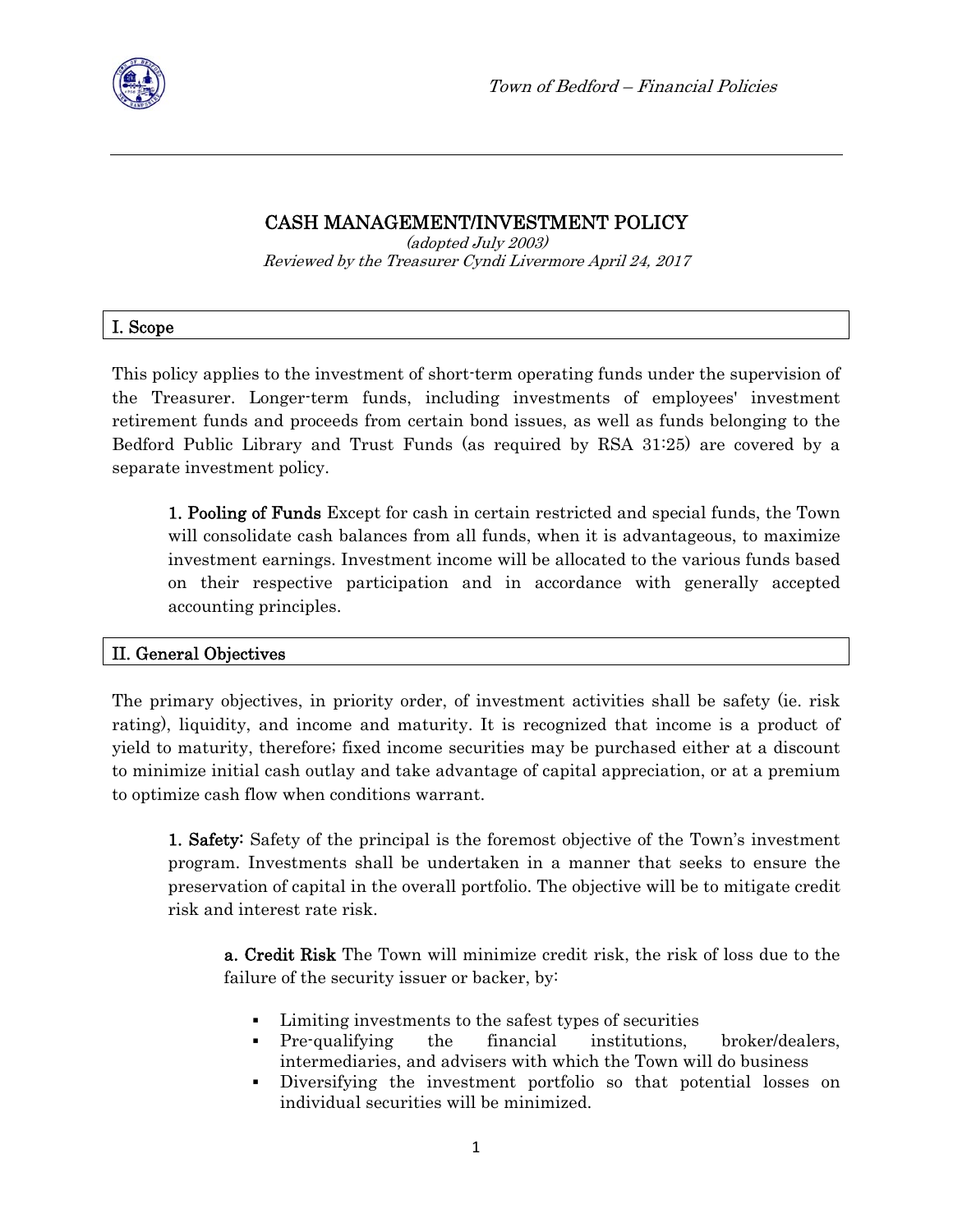

b. Interest Rate Risk The Town will minimize the risk that the market value of securities in the portfolio will fall due to changes in general interest rates, by:

- Structuring the investment portfolio so that securities mature to meet cash requirements for ongoing operations, thereby avoiding the need to sell securities on the open market prior to maturity
- Investing operating funds primarily in shorter-term securities, money market mutual funds, or similar investment pools.

2. Liquidity: The investment portfolio shall remain sufficiently liquid to meet all operating requirements that may be reasonably anticipated. This will be accomplished by structuring the portfolio so that securities mature concurrent with cash needs to meet anticipated demands. Furthermore, since all possible cash demands cannot be anticipated, the portfolio should consist largely of securities with active secondary or resale markets. A portion of the portfolio also may be placed in money market mutual funds or local government investment pools (NHPDIP), which offer same-day liquidity for short-term funds.

3. Income/Yield: The investment portfolio shall be designed with the objective of attaining a market rate of return throughout budgetary and economic cycles, taking into account the investment risk constraints and liquidity needs. Return on investment is of secondary importance compared to the safety and liquidity objectives described above. The majority of investments are limited to relatively low risk securities in anticipation of earning a fair return relative to the risk being assumed. Securities shall not be sold prior to maturity with the following exceptions:

- A security with declining credit may be sold early to minimize loss of principal.
- A security swap would improve the quality, yield, or target duration in the portfolio.
- Liquidity needs of the portfolio require that the security be sold.

# III. Standards of Care

1. Delegation of Authority: Authority to manage the investment program is granted to the Treasurer (hereinafter referred to as investment officer) and derived from the following the Bedford Town Charter section 1-4-10. Responsibility for the operation of the investment program is hereby delegated to the investment officer, who shall act in accordance with established written procedures and internal controls for the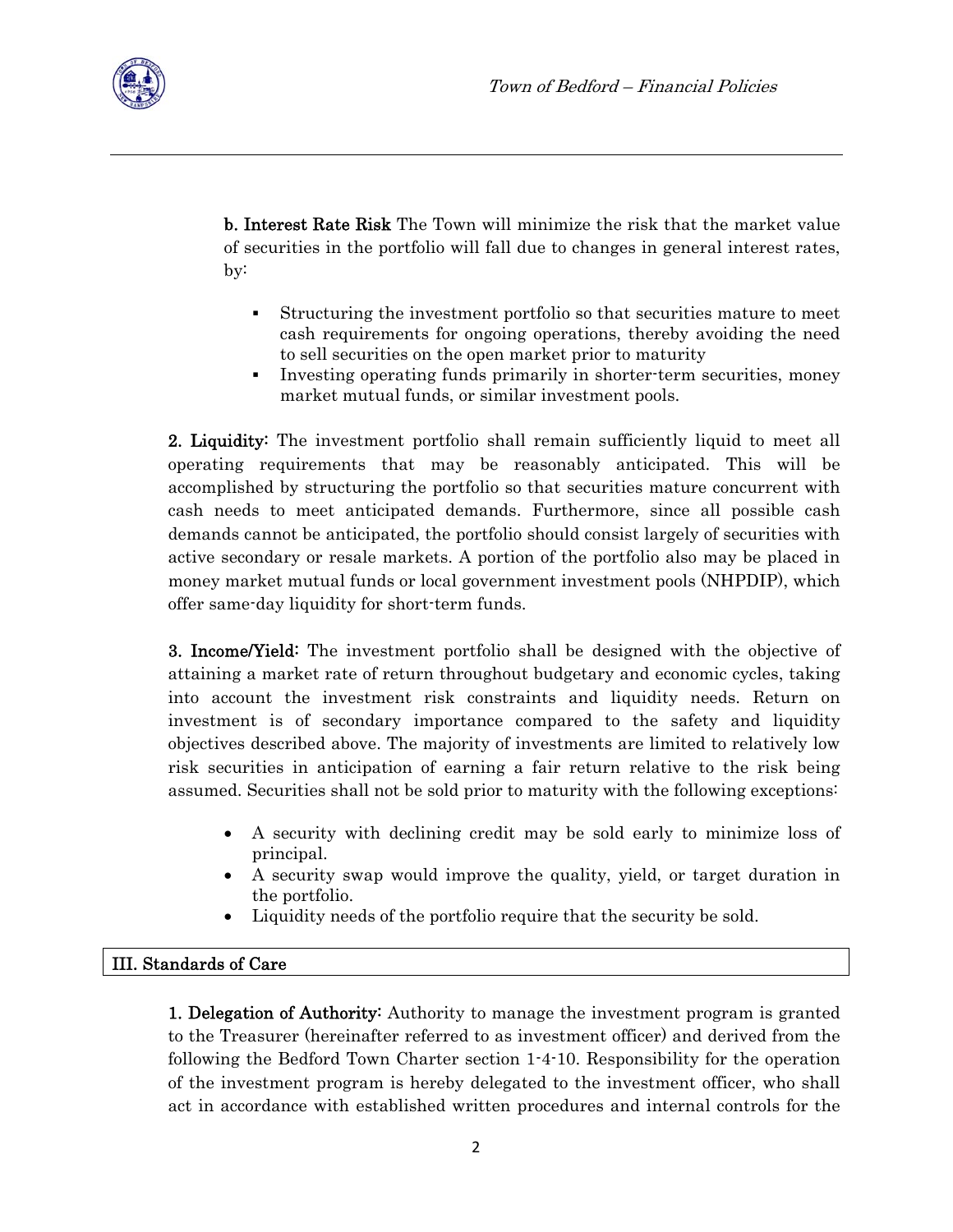operation of the investment program consistent with this investment policy. Procedures should include references to: safekeeping, delivery vs. payment, investment accounting, repurchase agreements, wire transfer agreements, and collateral/depository agreements. No person may engage in an investment transaction except as provided under the terms of this policy and the procedures established by the investment officer. The investment officer shall be responsible for all transactions undertaken and shall establish a system of controls to regulate the activities of subordinate officials. The investment officer may delegate the daily operational responsibilities to the Finance Director.

2. Prudence: The standard of prudence to be used by investment officials shall be the "prudent person" standard and shall be applied in the context of managing an overall portfolio. Investment officers acting in accordance with written procedures and this investment policy and exercising due diligence shall be relieved of personal responsibility for an individual security's credit risk or market price changes, provided deviations from expectations are reported in a timely fashion and the liquidity and the sale of securities are carried out in accordance with the terms of this policy.

Investments shall be made with judgment and care, under circumstances then prevailing, which persons of prudence, discretion and intelligence exercise in the management of their own affairs, not for speculation, but for investment, considering the probable safety of their capital as well as the probable income to be derived.

3. Ethics and Conflicts of Interest Officers and employees involved in the investment process shall refrain from personal business activity that could conflict with the proper execution and management of the investment program, or that could impair their ability to make impartial decisions. Employees and investment officials shall disclose any material interests in financial institutions with which they conduct business. They shall further disclose, in writing, any personal financial/investment positions that could be related to the performance of the investment portfolio. Employees and officers shall refrain from undertaking personal investment transactions with the same individual or entity with whom business is conducted on behalf of the Town

# IV. Safekeeping and Custody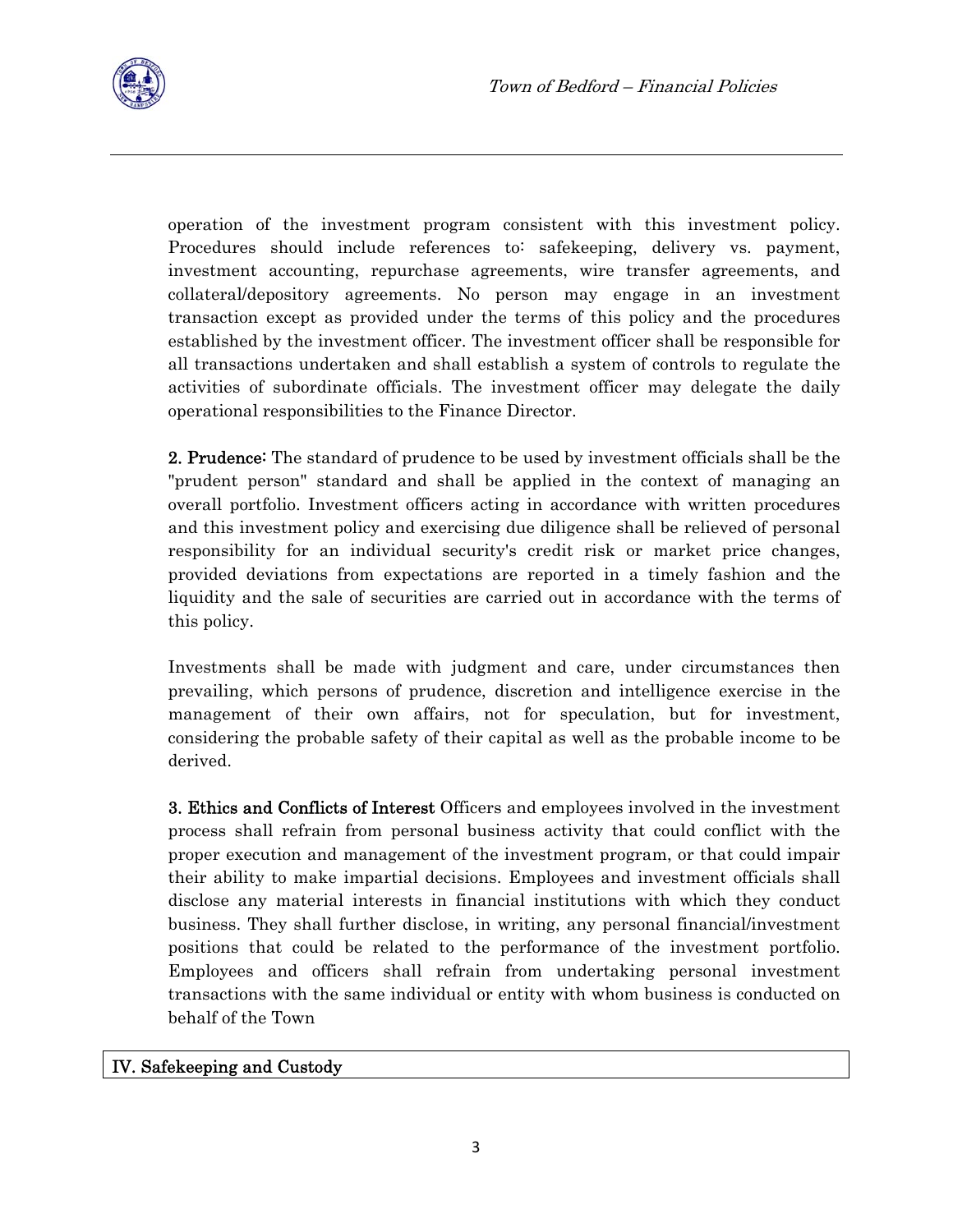

1. Authorized Financial Dealers and Institutions A list will be maintained of financial institutions authorized to provide investment services. In addition, a list also will be maintained of approved security broker/dealers selected by creditworthiness (e.g., a minimum capital requirement of \$10,000,000 and at least five years of operation). These may include "primary" dealers or regional dealers that qualify under Securities and Exchange Commission (SEC) Rule 15C3-1 (uniform net capital rule).

All financial institutions and broker/dealers who desire to become qualified for investment transactions must supply the following as appropriate:

- Audited financial statements
- Proof of National Association of Securities Dealers (NASD) certification
- Proof of state registration
- Completed broker/dealer questionnaire
- Certification of having read and understood and agreeing to comply with the Town's investment policy.

An annual review of the financial condition and registration of qualified financial institutions and broker/dealers will be conducted by the investment officer.

From time to time, the investment officer may choose to invest in instruments offered by minority and community financial institutions. In such situations, a waiver to the criteria under Paragraph 1 may be granted. All terms and relationships will be fully disclosed prior to purchase and will be approved by the Town Manager with the consent of the Council in advance.

2. Internal Controls: The investment officer is responsible for establishing and maintaining an internal control structure designed to ensure that the assets of the Town are protected from loss, theft or misuse. The internal control structure shall be designed to provide reasonable assurance that these objectives are met. The concept of reasonable assurance recognizes that (1) the cost of a control should not exceed the benefits likely to be derived and (2) the valuation of costs and benefits requires estimates and judgments by management.

Accordingly, the investment officer shall establish a process for an annual independent review by an external auditor to assure compliance with policies and procedures. The internal controls shall address the following points: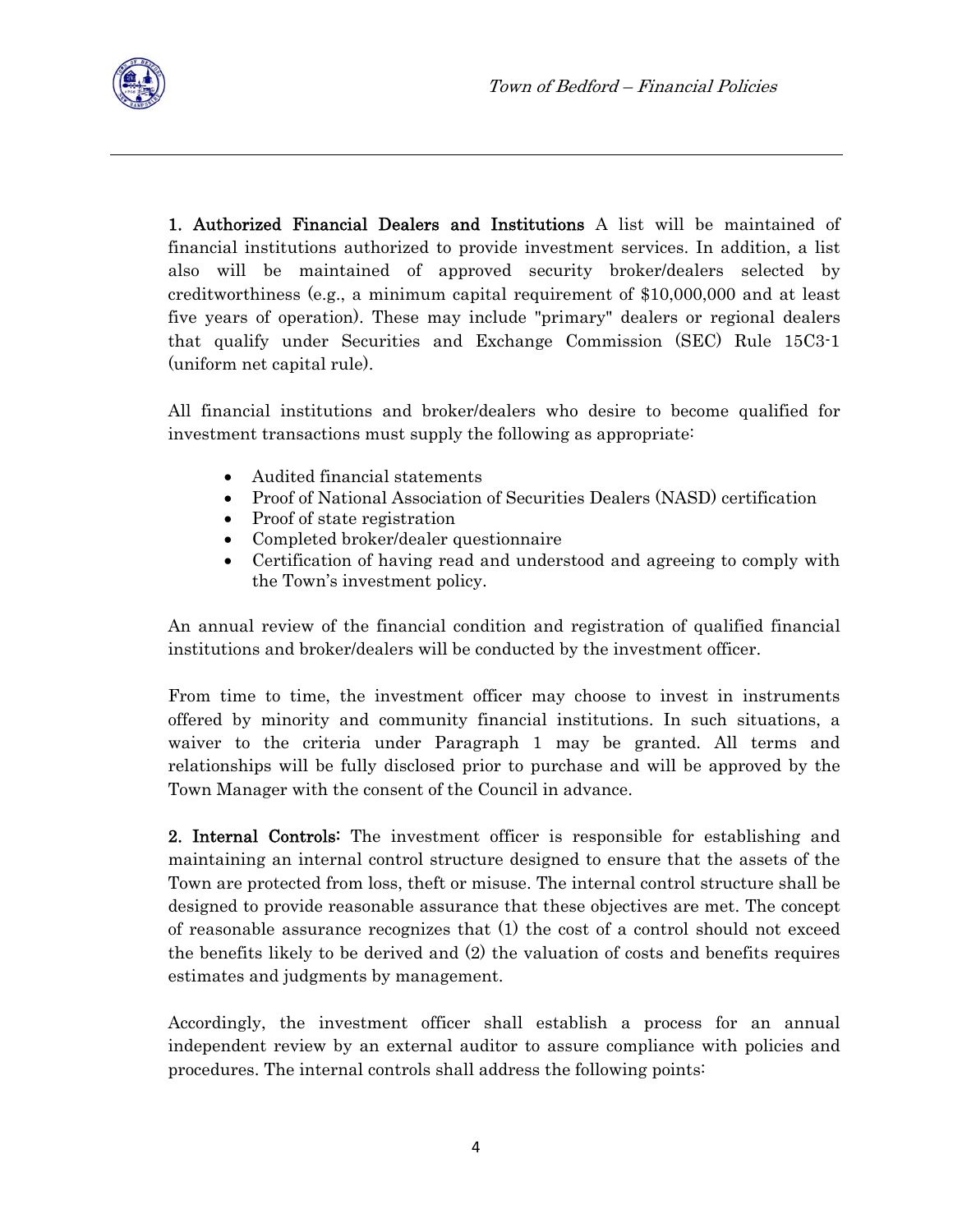

- Control of collusion
- Separation of transaction authority from accounting and record-keeping
- Custodial safekeeping
- Avoidance of physical delivery securities
- Clear delegation of authority to subordinate staff members
- Written confirmation of transactions for investments and wire transfers
- Development of a wire transfer agreement with the lead bank and thirdparty custodian

3. Delivery vs. Payment: All trades where applicable will be executed by delivery vs. payment (DVP) to ensure that securities are deposited in an eligible financial institution prior to the release of funds. Securities will be held by a third-party custodian as evidenced by safekeeping receipts.

### V. Authorized Investment Instruments

1. Investment Types: The following are approved investment vehicles as defined in RSA 6:8, 387:6, 387:6-a, and 387:14:

The New Hampshire Public Deposit Investment Pool (NHPDIP) United States Treasury Securities or securities with an unconditional guarantee of principal and interest by the federal government

#### Federal Agency Securities

Federal Farm Credit System, Federal Home Loan Banks, Federal Home Loan Mortgage Corporation, Federal National Mortgage Association, Student Loan Marketing Association, and Tennessee Valley Authority.

#### Repurchase Agreements

The underlying security must be U.S. government or agency securities with a market value equal to 100% of principal, and executed through any New Hampshire or Massachusetts bank that meets the following criteria:

- 1. The issuing (parent) bank must have assets in excess of \$500 million.
- 2. Equity capital to asset ratio must equal or exceed 5%.
- 3. Non-performing assets to equity ratio may not exceed 35%.
- 4. The maximum maturity should not be greater than 180 days.

Repurchase Agreements may also be executed through any of the primary government security dealers as designated by the Federal Reserve.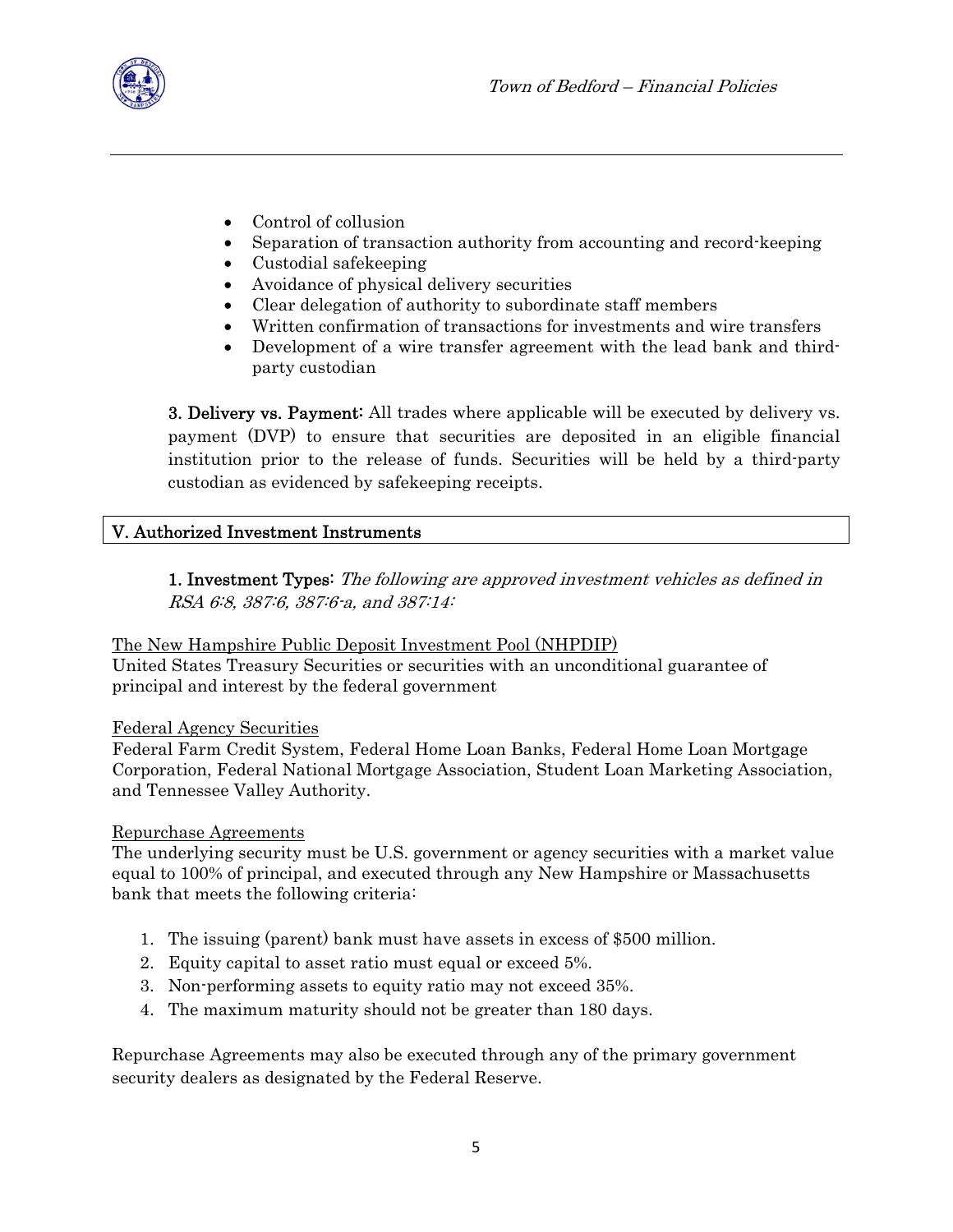

# Commercial Paper

All commercial paper must be from issuers having an A1/P1 rating or better and an AA or better long term debt rating from one or more of the primary rating agencies (Standard & Poor, Moody's and Fitch). The maximum maturity of commercial paper will be 30 days.

# Money Market Funds

Shares of funds, which hold diversified portfolios and follow standard rules for such funds as issued by the Securities and Exchange Commission.

# Certificates of Deposit

CDs of State or federally chartered banking institutions within a branch in New Hampshire are approved. The bank must meet the following three requirements:

- 1. The issuing (parent) bank must have Veribanc Inc.'s highest classification with assets in excess of \$500 million.
- 2. Equity capital to asset ratio must equal or exceed 5%.
- 3. Non-performing assets to equity ratio may not exceed 35%.

Generally, the maximum maturity for a CD will be one year. However, a longer maturity term may be issued provided that there are no penalties for early withdrawal and accrued interest will be credited up to the date of withdrawal.

2. Collateralization: Where allowed by state law and in accordance with the GFOA Recommended Practices on the Collateralization of Public Deposits, full collateralization will be required on non-negotiable certificates of deposit.

#### VI. Investment Parameters

1. Diversification The investments shall be diversified by:

- limiting investments to avoid overconcentration in securities from a specific issuer or business sector (excluding U.S. Treasury securities),
- limiting investment in securities that have higher credit risks,
- investing in securities with varying maturities, and
- continuously investing a portion of the portfolio in readily available funds such as local government investment pools (LGIPs), money market funds or overnight repurchase agreements to ensure that appropriate liquidity is maintained in order to meet ongoing obligations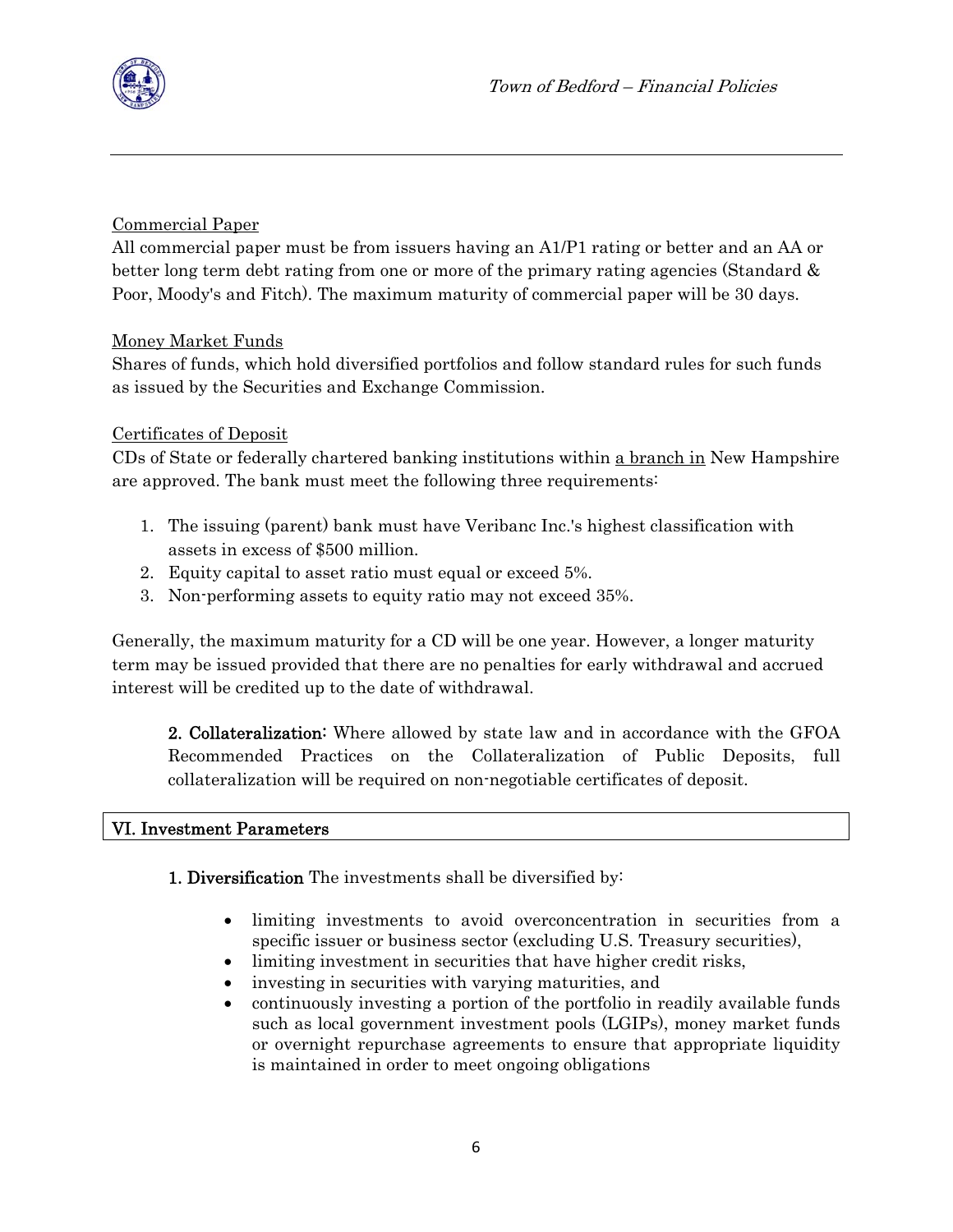

2. Maximum Maturities To the extent possible, the Town shall attempt to match its investments with anticipated cash flow requirements. Unless matched to a specific cash flow, the Town will not directly invest in securities maturing more than five (5) years from the date of purchase or in accordance with state and local statutes and ordinances. This paragraph shall not limit the investment officer's ability to invest in longer-term securities provided that such investment is in the best interest of the Town and provides a greater net return.

# VII. Reporting

1. Methods: The investment officer shall prepare an investment report at least biannually, including a management summary that provides an analysis of the status of the current investment portfolio and transactions made over the last quarter. This management summary will be prepared in a manner which will allow the Town to ascertain whether investment activities during the reporting period have conformed to the investment policy. The report will be provided to the investment officer, the Town Manager and Town Council. The report will include the following:

- Listing of individual securities held at the end of the reporting period.
- Realized and unrealized gains or losses resulting from appreciation or depreciation by listing the cost and market value of securities over oneyear duration that are not intended to be held until maturity (in accordance with Governmental Accounting Standards Board (GASB) requirements).
- Average weighted yield to maturity of portfolio on investments as compared to applicable benchmarks.
- Listing of investment by maturity date.
- Percentage of the total portfolio, which each type of investment represents.

2. Performance Standards: The investment portfolio will be managed in accordance with the parameters specified within this policy. The portfolio should obtain a market average rate of return during a market/economic environment of stable interest rates. A series of appropriate benchmarks shall be established against which portfolio performance shall be compared on a regular basis.

3. Marking to Market: The market value of the portfolio shall be calculated at least bi-annually and a statement of the market value of the portfolio shall be issued at least bi-annually. This will ensure that review of the investment portfolio, in terms of value and price volatility, has been performed.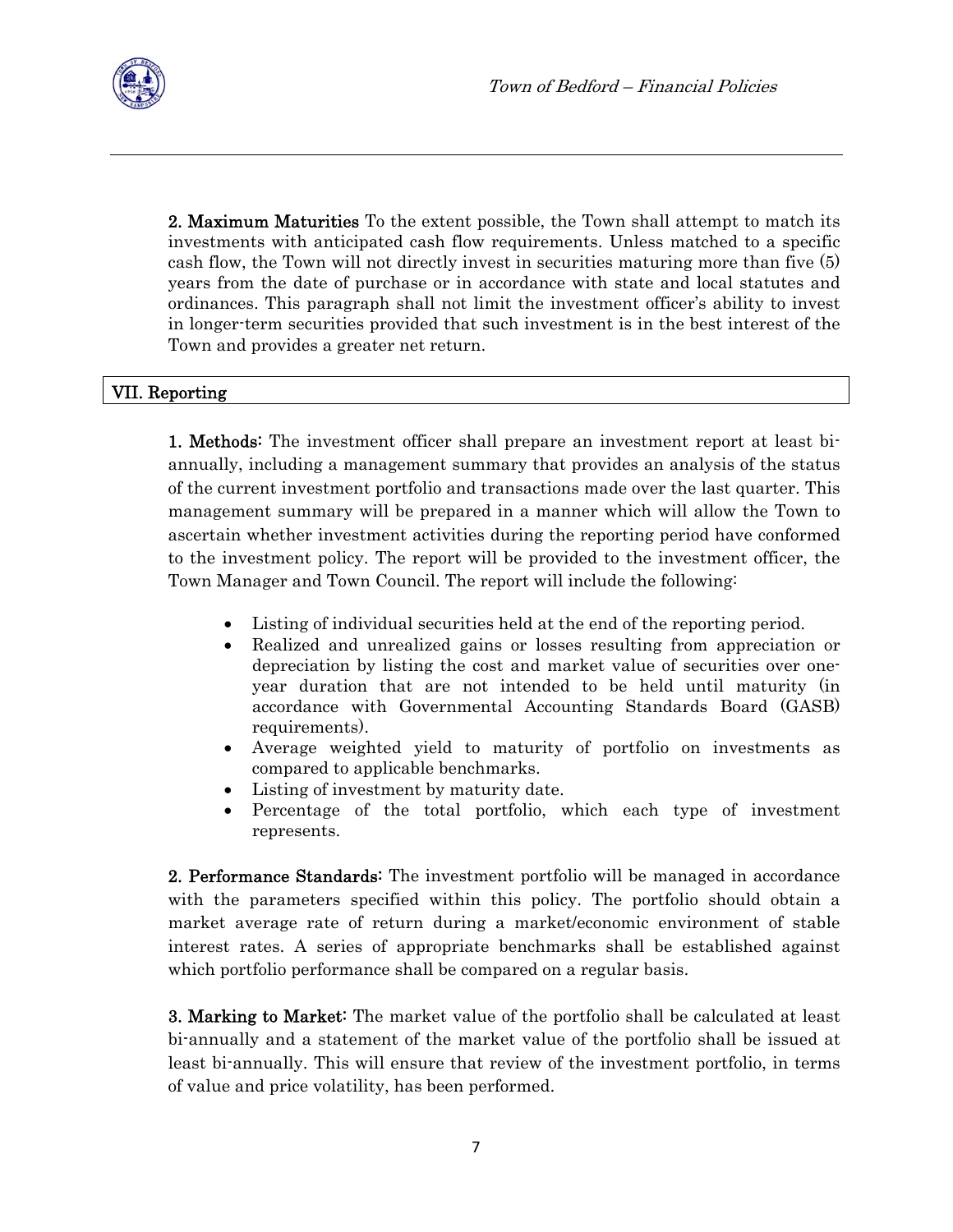

# VIII. Policy Considerations

1. Exemption Any investment currently held that does not meet the guidelines of this policy shall be exempted from the requirements of this policy. At maturity or liquidation, such monies shall be reinvested only as provided by this policy.

2. Amendments This policy shall be reviewed on an annual basis. Any changes to this policy must be approved by the investment officer, Town Manager and Town Council.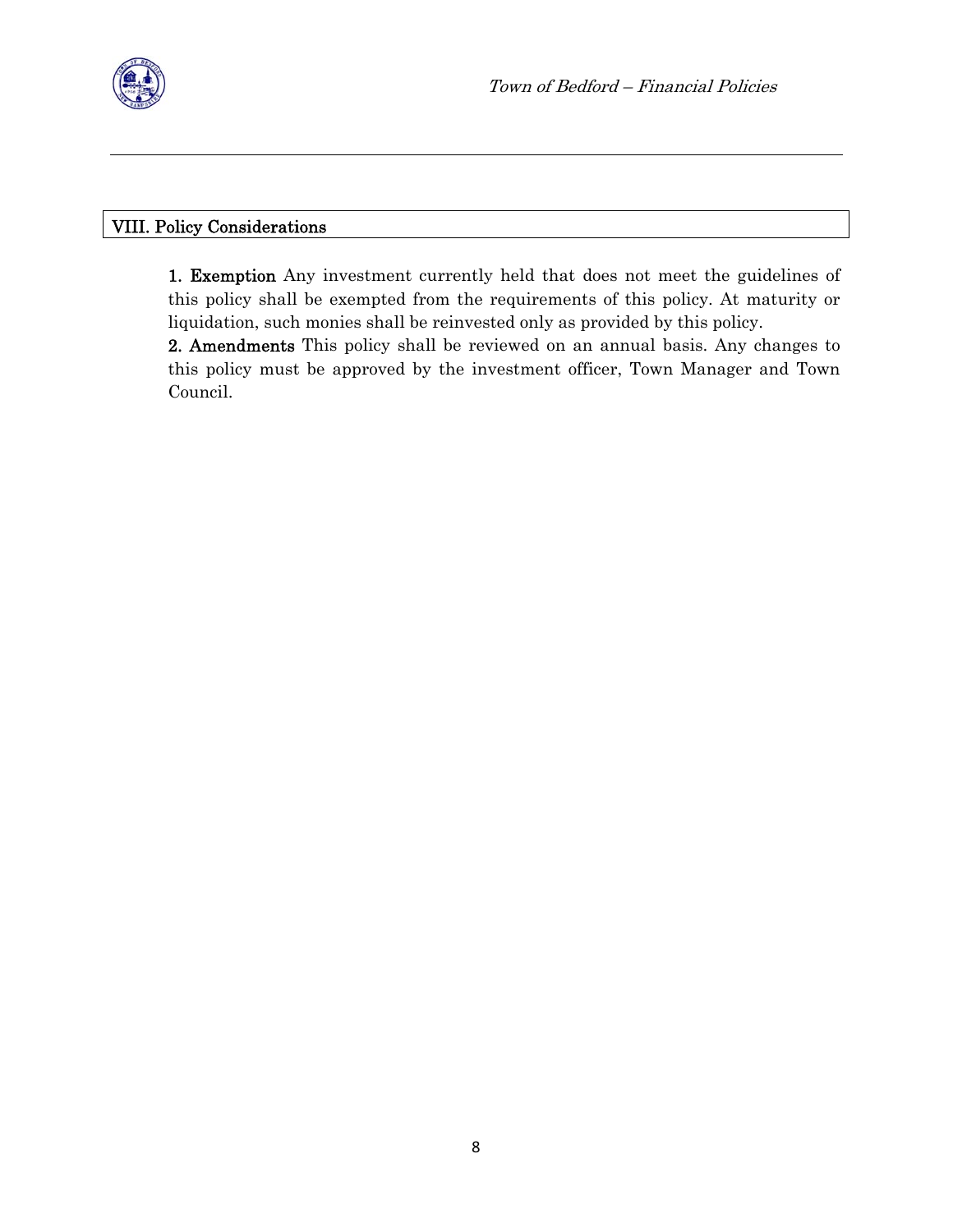

### Appendix 1: Glossary of Cash Management Terms

Accrued Interest - The accumulated interest due on a bond as of the last interest payment made by the issuer.

Agency  $\cdot$  A debt security issued by a federal or federally sponsored agency. Federal agencies are backed by the full faith and credit of the U.S. Government. Federally sponsored agencies (FSAs) are backed by each particular agency with a market perception that there is an implicit government guarantee. An example of federal agency is the Government National Mortgage Association (GNMA). An example of a FSA is the Federal National Mortgage Association (FNMA).

Amortization  $\cdot$  The systematic reduction of the amount owed on a debt issue through periodic payments of principal.

Average Life  $\cdot$  The average length of time that an issue of serial bonds and/or term bonds with a mandatory sinking fund feature is expected to be outstanding.

**Basis Point**  $\cdot$  A unit of measurement used in the valuation of fixed-income securities equal to 1/100 of 1 percent of yield, e.g., "1/4" of 1 percent is equal to 25 basis points.

Bid - The indicated price at which a buyer is willing to purchase a security or commodity.

Book Value - The value at which a security is carried on the inventory lists or other financial records of an investor. The book value may differ significantly from the security's current value in the market.

Callable Bond - A bond issue in which all or part of its outstanding principal amount may be redeemed before maturity by the issuer under specified conditions.

Call Price - The price at which an issuer may redeem a bond prior to maturity. The price is usually at a slight premium to the bond's original issue price to compensate the holder for loss of income and ownership.

Call Risk - The risk to a bondholder that a bond may be redeemed prior to maturity.

Cash Sale/Purchase - A transaction which calls for delivery and payment of securities on the same day that the transaction is initiated.

Collateralization - Process by which a borrower pledges securities, property, or other deposits for the purpose of securing the repayment of a loan and/or security.

Commercial Paper - An unsecured short-term promissory note issued by corporations, with maturities ranging from 2 to 270 days.

**Convexity**  $\cdot$  A measure of a bond's price sensitivity to changing interest rates. A high convexity indicates greater sensitivity of a bond's price to interest rate changes.

Coupon Rate - The annual rate of interest received by an investor from the issuer of certain types of fixed-income securities. Also known as the "interest rate."

Credit Quality - The measurement of the financial strength of a bond issuer. This measurement helps an investor to understand an issuer's ability to make timely interest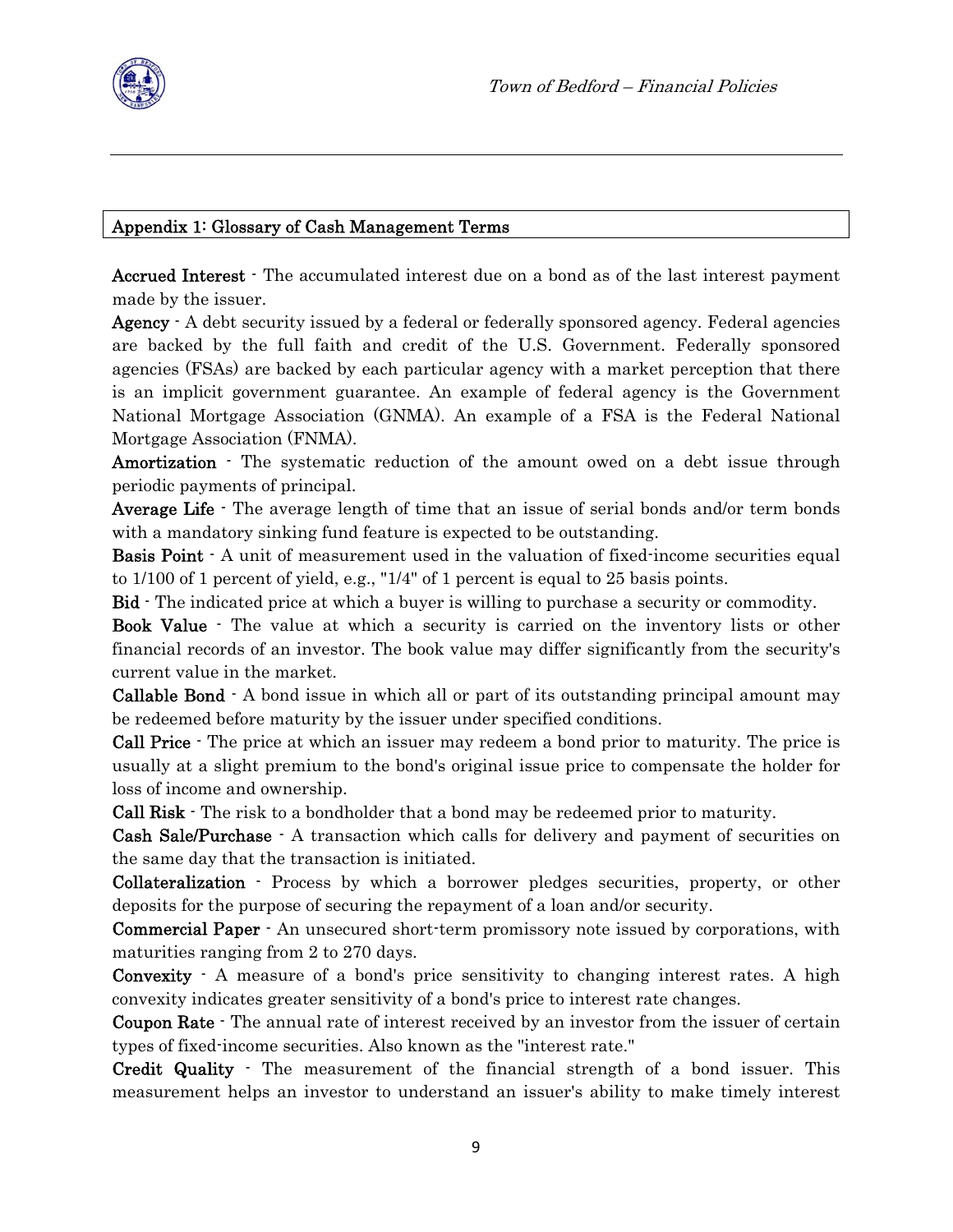payments and repay the loan principal upon maturity. Generally, the higher the credit quality of a bond issuer, the lower the interest rate paid by the issuer because the risk of default is lower. Credit quality ratings are provided by nationally recognized rating agencies.

Credit Risk - The risk to an investor that an issuer will default in the payment of interest and/or principal on a security.

Current Yield (Current Return) - A yield calculation determined by dividing the annual interest received on a security by the current market price of that security.

Delivery Versus Payment (DVP) - A type of securities transaction in which the purchaser pays for the securities when they are delivered either to the purchaser or his/her custodian.

**Derivative Security** - Financial instrument created from, or whose value depends upon, one or more underlying assets or indexes of asset values.

Discount  $\cdot$  The amount by which the par value of a security exceeds the price paid for the security.

Diversification  $\cdot$  A process of investing assets among a range of security types by sector, maturity, and quality rating.

Duration - A measure of the timing of the cash flows, such as the interest payments and the principal repayment, to be received from a given fixed-income security. This calculation is based on three variables: term to maturity, coupon rate, and yield to maturity. The duration of a security is a useful indicator of its price volatility for given changes in interest rates.

Fair Value - The amount at which an investment could be exchanged in a current transaction between willing parties, other than in a forced or liquidation sale.

Federal Funds (Fed Funds) - Funds placed in Federal Reserve banks by depository institutions in excess of current reserve requirements. These depository institutions may lend fed funds to each other overnight or on a longer basis. They may also transfer funds among each other on a same-day basis through the Federal Reserve banking system. Fed funds are considered to be immediately available funds.

Federal Funds Rate - Interest rate charged by one institution lending federal funds to the other.

Government Securities - An obligation of the U.S. government, backed by the full faith and credit of the government. These securities are regarded as the highest quality of investment securities available in the U.S. securities market. See "Treasury Bills, Notes, and Bonds." Interest Rate - See "Coupon Rate."

Interest Rate Risk - The risk associated with declines or rises in interest rates which cause an investment in a fixed-income security to increase or decrease in value.

Internal Controls - An internal control structure designed to ensure that the assets of the entity are protected from loss, theft, or misuse. The internal control structure is designed to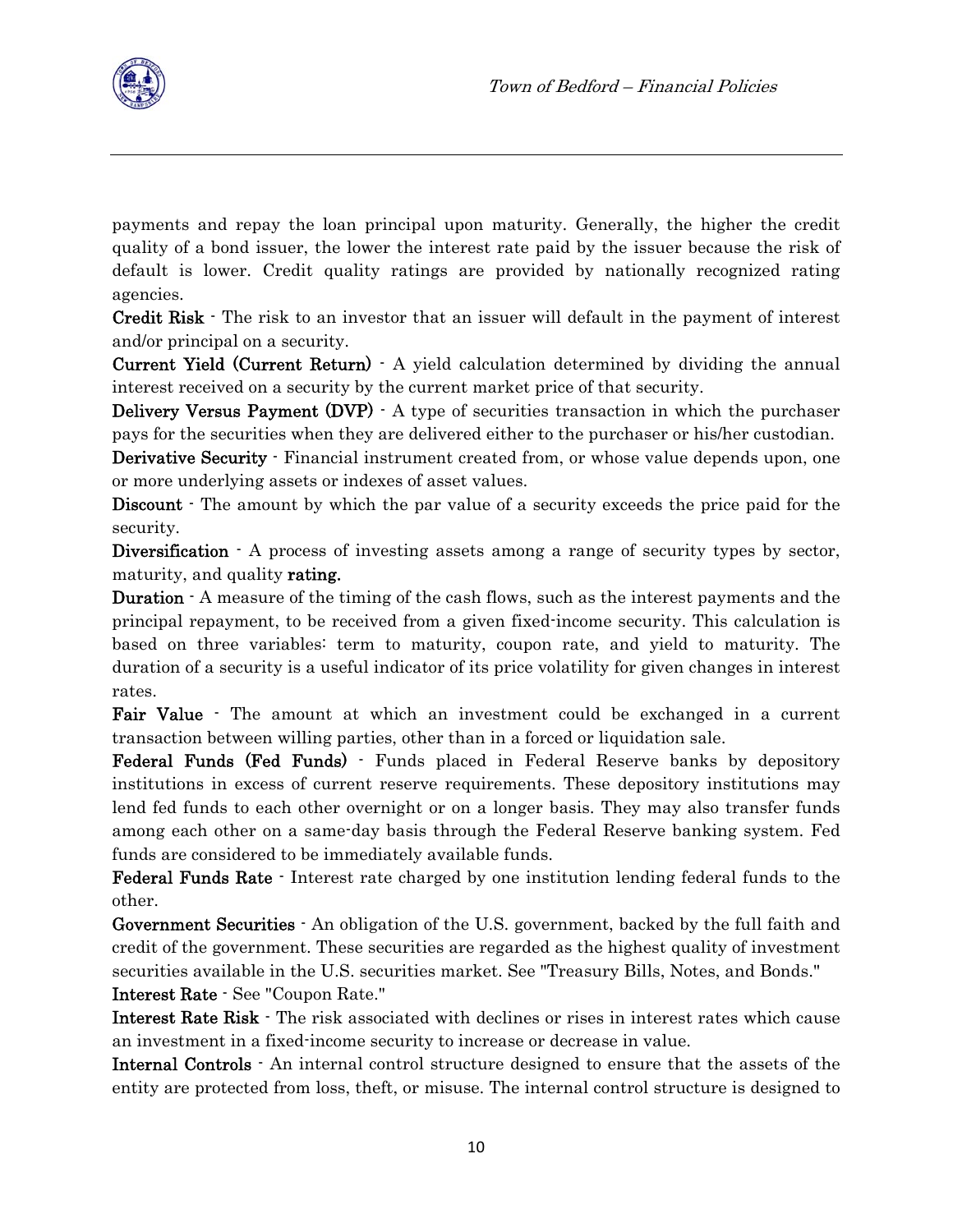provide reasonable assurance that these objectives are met. The concept of reasonable assurance recognizes that 1) the cost of a control should not exceed the benefits likely to be derived and 2) the valuation of costs and benefits requires estimates and judgments by management. Internal controls should address the following points:

- 1. Control of collusion Collusion is a situation where two or more employees are working in conjunction to defraud their employer.
- 2. Separation of transaction authority from accounting and record keeping By separating the person who authorizes or performs the transaction from the people who record or otherwise account for the transaction, a separation of duties is achieved.
- 3. Custodial safekeeping Securities purchased from any bank or dealer including appropriate collateral (as defined by state law) shall be placed with an independent third party for custodial safekeeping.
- 4. Avoidance of physical delivery securities Book-entry securities are much easier to transfer and account for since actual delivery of a document never takes place. Delivered securities must be properly safeguarded against loss or destruction. The potential for fraud and loss increases with physically delivered securities.
- 5. Clear delegation of authority to subordinate staff members Subordinate staff members must have a clear understanding of their authority and responsibilities to avoid improper actions. Clear delegation of authority also preserves the internal control structure that is contingent on the various staff positions and their respective responsibilities.
- 6. Written confirmation of transactions for investments and wire transfers Due to the potential for error and improprieties arising from telephone and electronic transactions, all transactions should be supported by written communications and approved by the appropriate person. Written communications may be via fax if on letterhead and if the safekeeping institution has a list of authorized signatures.
- 7. Development of a wire transfer agreement with the lead bank and third-party custodian - The designated official should ensure that an agreement will be entered into and will address the following points: controls, security provisions, and responsibilities of each party making and receiving wire transfers.

Inverted Yield Curve - A chart formation that illustrates long-term securities having lower yields than short-term securities. This configuration usually occurs during periods of high inflation coupled with low levels of confidence in the economy and a restrictive monetary policy.

Investment Company Act of 1940- Federal legislation which sets the standards by which investment companies, such as mutual funds, are regulated in the areas of advertising, promotion, performance reporting requirements, and securities valuations.

Investment Policy - A concise and clear statement of the objectives and parameters formulated by an investor or investment manager for a portfolio of investment securities.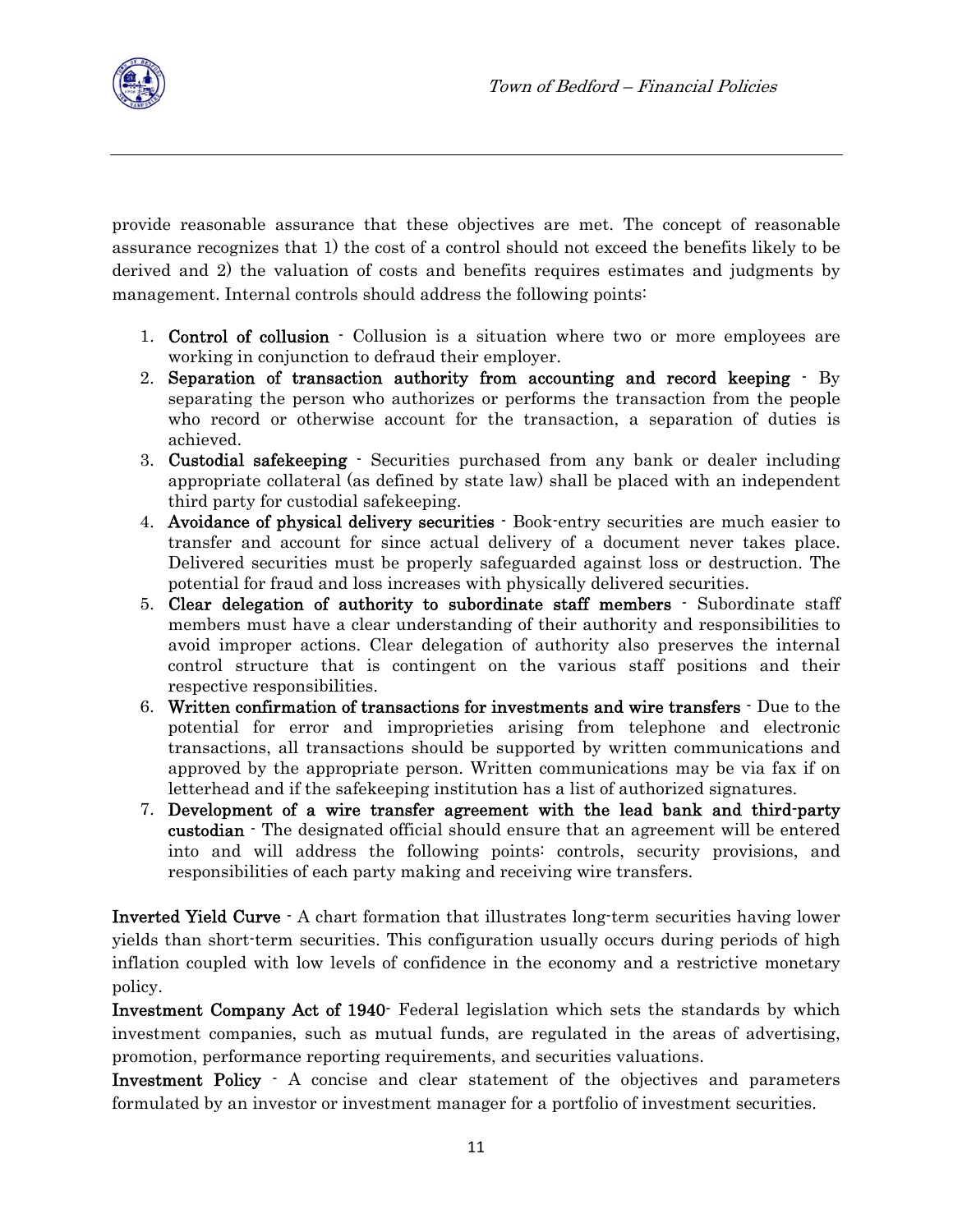

Investment-grade Obligations - An investment instrument suitable for purchase by institutional investors under the prudent person rule. Investment-grade is restricted to those obligations rated BBB or higher by a rating agency.

Liquidity  $\cdot$  An asset that can be converted easily and quickly into cash.

Local Government Investment Pool (LGIP) - An investment by local governments in which their money is pooled as a method for managing local funds.

**Mark-to-market** - The process whereby the book value or collateral value of a security is adjusted to reflect its current market value.

Market Risk  $\cdot$  The risk that the value of a security will rise or decline as a result of changes in market conditions.

Market Value - Current market price of a security.

**Maturity** The date on which payment of a financial obligation is due. The final stated maturity is the date on which the issuer must retire a bond and pay the face value to the bondholder. See "Weighted Average Maturity."

Money Market Mutual Fund - Mutual funds that invest solely in money market instruments (short-term debt instruments, such as Treasury bills, commercial paper, bankers' acceptances, repos and federal funds).

Mutual Fund - An investment company that pools money and can invest in a variety of securities, including fixed-income securities and money market instruments. Mutual funds are regulated by the Investment Company Act of 1940 and must abide by the following Securities and Exchange Commission (SEC) disclosure guidelines:

- 1. Report standardized performance calculations.
- 2. Disseminate timely and accurate information regarding the fund's holdings, performance, management and general investment policy.
- 3. Have the fund's investment policies and activities supervised by a board of trustees, which are independent of the adviser, administrator or other vendor of the fund.
- 4. Maintain the daily liquidity of the fund's shares.
- 5. Value their portfolios on a daily basis.
- 6. Have all individuals who sells SEC-registered products licensed with a selfregulating organization (SRO) such as the National Association of Securities Dealers (NASD).
- 7. Have an investment policy governed by a prospectus which is updated and filed by the SEC annually.

Mutual Fund Statistical Services - Companies that track and rate mutual funds, e.g., IBC/Donoghue, Lipper Analytical Services, and Morningstar.

National Association of Securities Dealers (NASD) - A self-regulatory organization (SRO) of brokers and dealers in the over-the-counter securities business. Its regulatory mandate includes authority over firms that distribute mutual fund shares as well as other securities.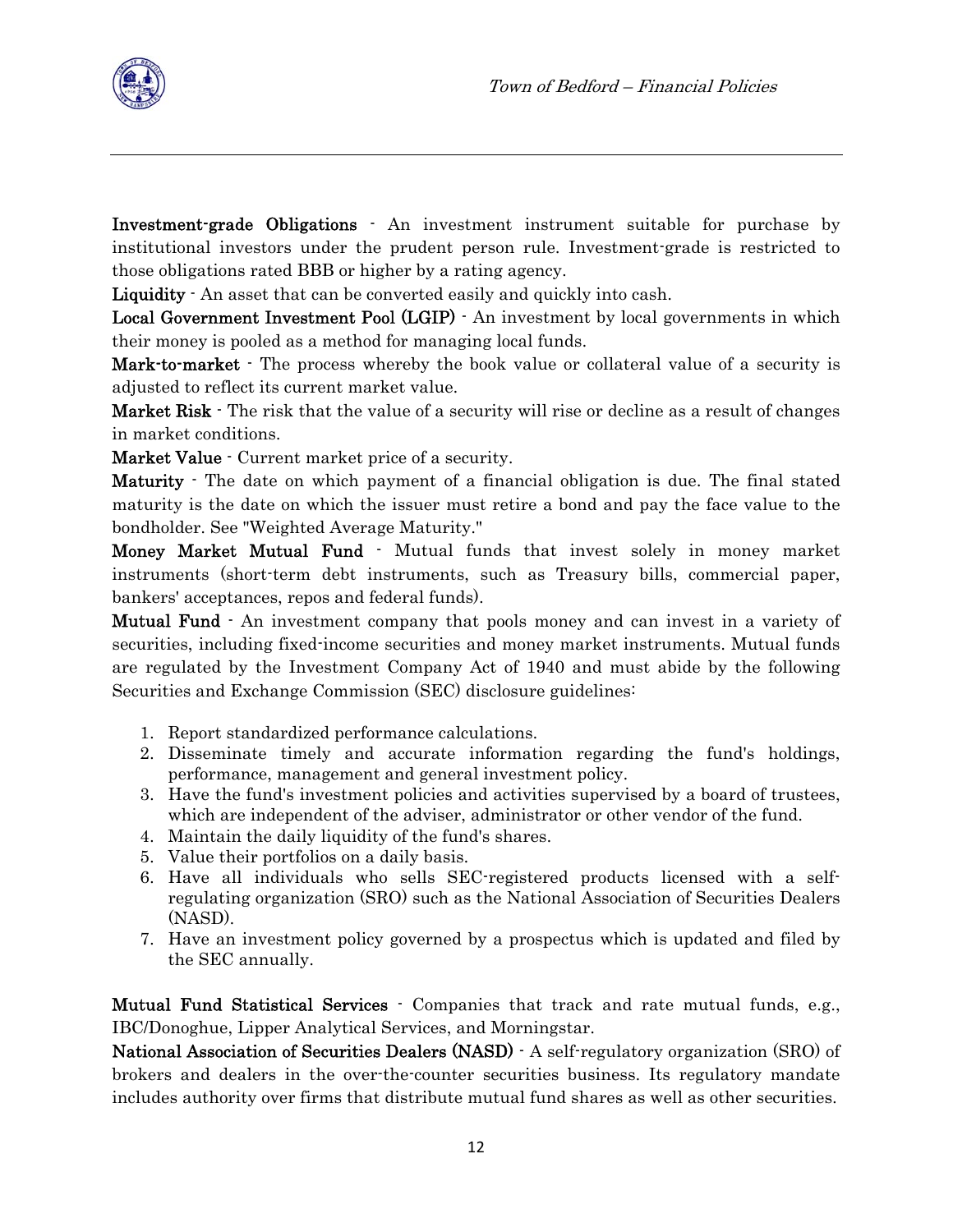

Net Asset Value  $\cdot$  The market value of one share of an investment company, such as a mutual fund. This figure is calculated by totaling a fund's assets which includes securities, cash, and any accrued earnings, subtracting this from the fund's liabilities and dividing this total by the number of shares outstanding. This is calculated once a day based on the closing price for each security in the fund's portfolio. (See below.) [(Total assets) - (Liabilities)]/(Number of shares outstanding)

No Load Fund  $\cdot$  A mutual fund which does not levy a sales charge on the purchase of its shares.

Nominal Yield - The stated rate of interest that a bond pays its current owner, based on par value of the security. It is also known as the "coupon," "coupon rate," or "interest rate."

Offer - An indicated price at which market participants are willing to sell a security or commodity. Also referred to as the "Ask price."

**Par** - Face value or principal value of a bond, typically \$1,000 per bond.

Positive Yield Curve  $\cdot$  A chart formation that illustrates short-term securities having lower yields than long-term securities.

**Premium** - The amount by which the price paid for a security exceeds the security's par value.

**Prime Rate** - A preferred interest rate charged by commercial banks to their most creditworthy customers. Many interest rates are keyed to this rate.

**Principal** The face value or par value of a debt instrument. Also may refer to the amount of capital invested in a given security.

**Prospectus**  $\cdot$  A legal document that must be provided to any prospective purchaser of a new securities offering registered with the SEC. This can include information on the issuer, the issuer's business, the proposed use of proceeds, the experience of the issuer's management, and certain certified financial statements.

Prudent Person Rule - An investment standard outlining the fiduciary responsibilities of public funds investors relating to investment practices.

Regular Way Delivery - Securities settlement that calls for delivery and payment on the third business day following the trade date (T+3); payment on a T+1 basis is currently under consideration. Mutual funds are settled on a same day basis; government securities are settled on the next business day.

Reinvestment Risk - The risk that a fixed-income investor will be unable to reinvest income proceeds from a security holding at the same rate of return currently generated by that holding.

Repurchase Agreement (repo or RP) - An agreement of one party to sell securities at a specified price to a second party and a simultaneous agreement of the first party to repurchase the securities at a specified price or at a specified later date.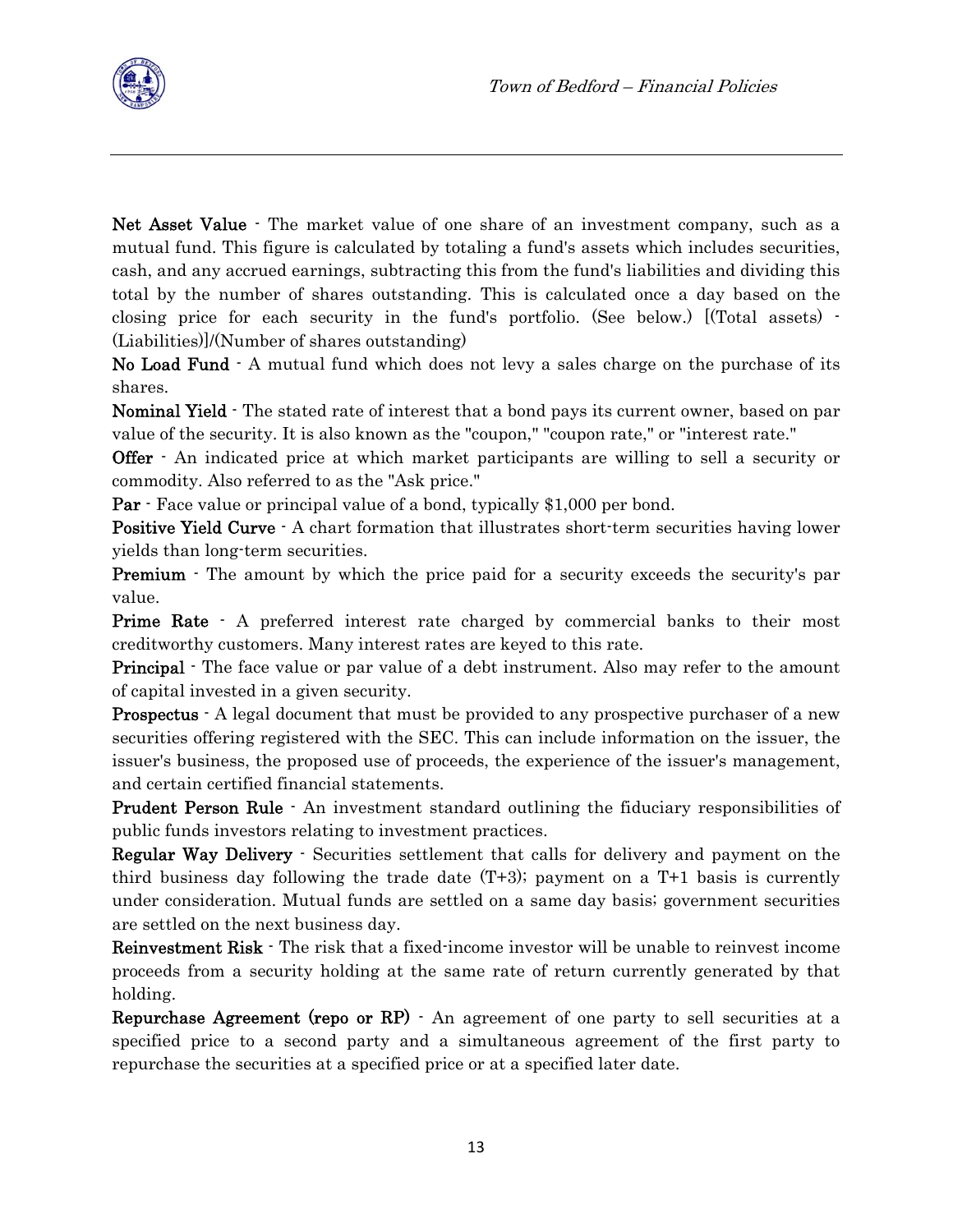Reverse Repurchase Agreement (Reverse Repo) - An agreement of one party to purchase securities at a specified price from a second party and a simultaneous agreement by the first party to resell the securities at a specified price to the second party on demand or at a specified date.

Rule 2a-7 of the Investment Company Act - Applies to all money market mutual funds and mandates such funds to maintain certain standards, including a 13- month maturity limit and a 90-day average maturity on investments, to help maintain a constant net asset value of one dollar (\$1.00).

Safekeeping - Holding of assets (e.g., securities) by a financial institution.

Serial Bond  $\cdot$  A bond issue, usually of a municipality, with various maturity dates scheduled at regular intervals until the entire issue is retired.

Sinking Fund - Money accumulated on a regular basis in a separate custodial account that is used to redeem debt securities or preferred stock issues.

Swap - Trading one asset for another.

**Term Bond** - Bonds comprising a large part or all of a particular issue which come due in a single maturity. The issuer usually agrees to make periodic payments into a sinking fund for mandatory redemption of term bonds before maturity.

Total Return - The sum of all investment income plus changes in the capital value of the portfolio. For mutual funds, return on an investment is composed of share price appreciation plus any realized dividends or capital gains. This is calculated by taking the following components during a certain time period. (Price Appreciation) + (Dividends paid) + (Capital gains) = Total Return

Treasury Bills - Short-term U.S. government non-interest bearing debt securities with maturities of no longer than one year and issued in minimum denominations of \$10,000. Auctions of three- and six-month bills are weekly, while auctions of one-year bills are monthly. The yields on these bills are monitored closely in the money markets for signs of interest rate trends.

Treasury Notes - Intermediate U.S. government debt securities with maturities of one to 10 years and issued in denominations ranging from \$1,000 to \$1 million or more.

Treasury Bonds - Long-term U.S. government debt securities with maturities of ten years or longer and issued in minimum denominations of \$1,000. Currently, the longest outstanding maturity for such securities is 30 years.

Uniform Net Capital Rule - SEC Rule 15C3-1 outlining capital requirements for broker/dealers.

Volatility - A degree of fluctuation in the price and valuation of securities.

"Volatility Risk" Rating - A rating system to clearly indicate the level of volatility and other non-credit risks associated with securities and certain bond funds. The ratings for bond funds range from those that have extremely low sensitivity to changing market conditions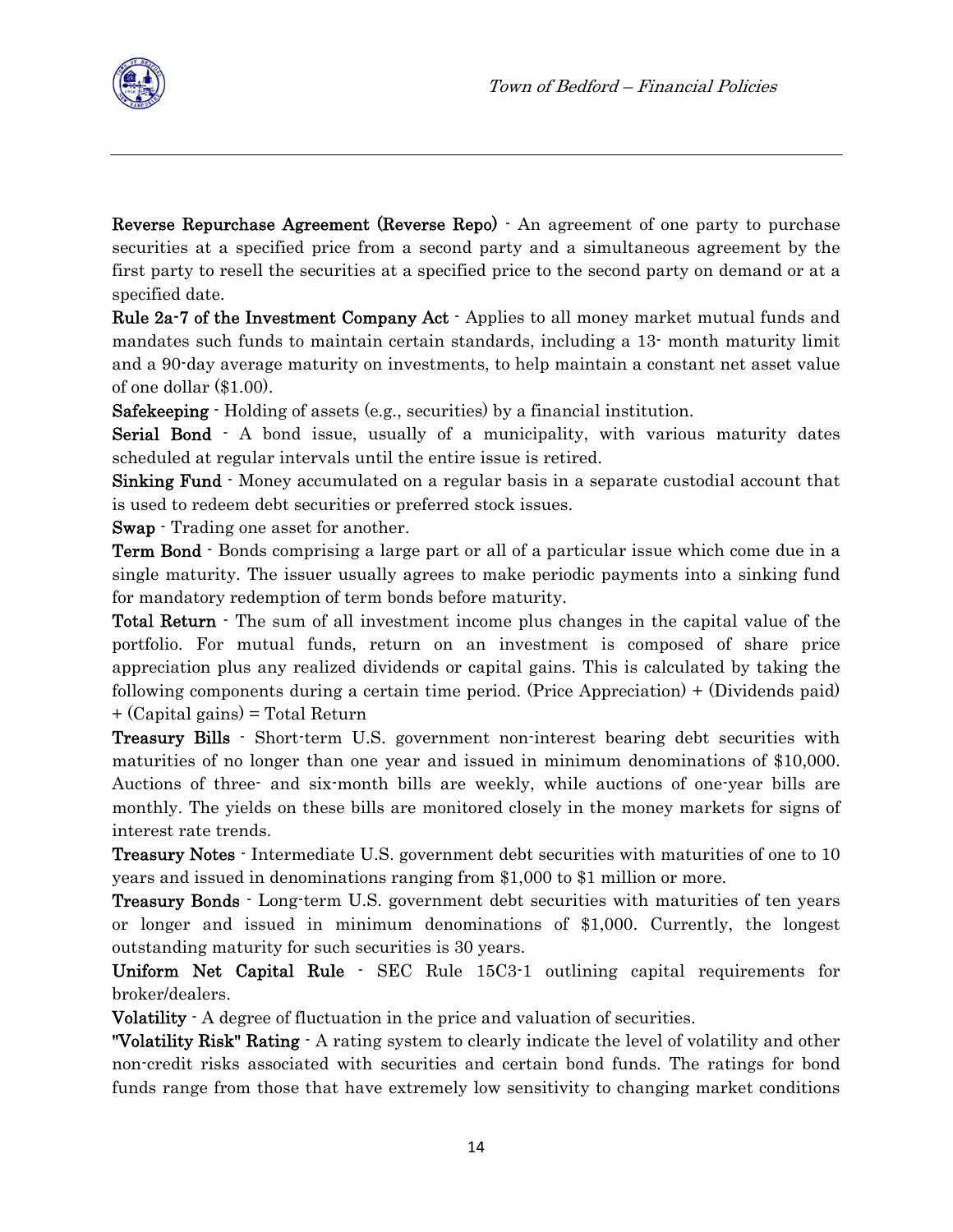

and offer the greatest stability of the returns ("aaa" by S&P; "V-1" by Fitch) to those that are highly sensitive with currently identifiable market volatility risk ("ccc-" by S&P, "V-10" by Fitch).

Weighted Average Maturity (WAM)  $\cdot$  The average maturity of all the securities that comprise a portfolio. According to SEC rule 2a-7, the WAM for SEC registered money market mutual funds may not exceed 90 days and no one security may have a maturity that exceeds 397 days.

When Issued (WI)  $\cdot$  A conditional transaction in which an authorized new security has not been issued. All "when issued" transactions are settled when the actual security is issued.

Yield - The current rate of return on an investment security generally expressed as a percentage of the security's current price.

Yield-to-call (YTC)  $\cdot$  The rate of return an investor earns from a bond assuming the bond is redeemed (called) prior to its nominal maturity date. Yield Curve - A graphic representation that depicts the relationship at a given point in time between yields and maturity for bonds that are identical in every way except maturity. A normal yield curve may be alternatively referred to as a positive yield curve.

Yield-to-maturity - The rate of return yielded by a debt security held to maturity when both interest payments and the investor's potential capital gain or loss are included in the calculation of return.

Zero-coupon Securities - Security that is issued at a discount and makes no periodic interest payments. The rate of return consists of a gradual accretion of the principal of the security and is payable at par upon maturity.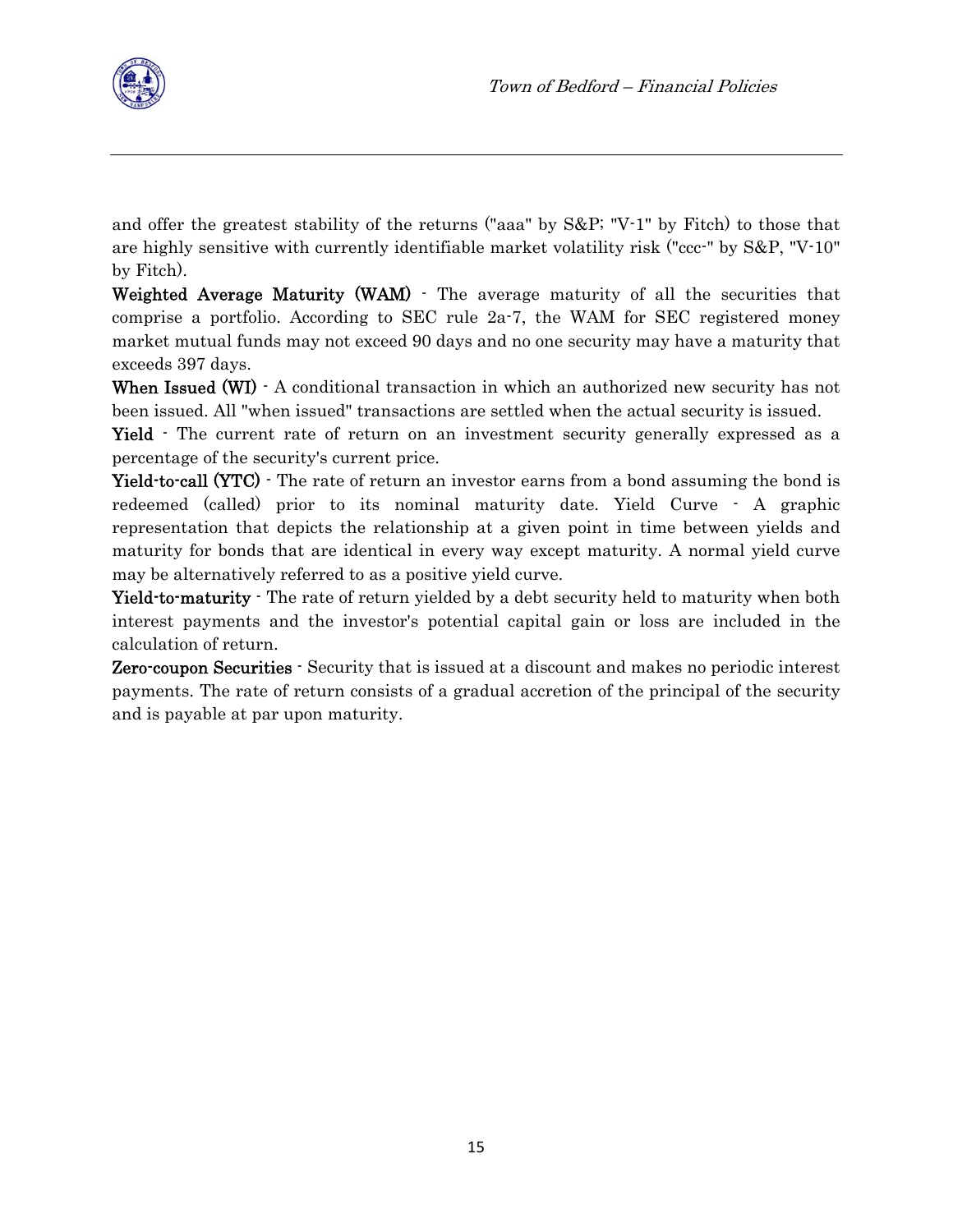

### Appendix 2: Investment Pools

#### 1. Definition

In most states, there are provisions for the creation and operation of a government investment pool. The purpose of a pool is to allow political subdivisions to pool investable funds in order to achieve a potentially higher yield.

There are basically three (3) types of pools: 1) state-run pools; 2) pools that are operated by a political subdivision where allowed by law and the political subdivision is the trustee; and 3) pools that are operated for profit by third parties. Prior to any political subdivision being involved with any type of pool, a thorough investigation of the pool and its policies and procedures must be reviewed.

#### 2. Pool Questionnaire

Prior to entering a pool, the following questions and issues should be considered:

Securities: Government pools may invest in a broader range of securities than an entity may invest in. It is important to be aware of, and comfortable with, the securities a pool buys. The following is a list of questions an investment officer may wish to ask a prospective pool:

- 1. Does the pool provide a written statement of investment policy and objectives?
- 2. Does the statement contain:
	- a. a description of eligible investment instruments?
	- b. the credit standards for investments?
	- c. the allowable maturity range of investments?
	- d. the maximum allowable dollar weighted average portfolio maturity?
	- e. the limits of portfolio concentration permitted for each type of security?

f. the policy on reverse repurchase agreements, options, short sales and futures?

- 3. Are changes in the policies communicated to the pool participants?
- 4. Does the pool contain only the types of securities that are permitted by your investment policy?

Interest: Interest is not reported in a standard format, so it is important to know how interest is quoted, calculated, and distributed in order to make comparisons with other investment alternatives.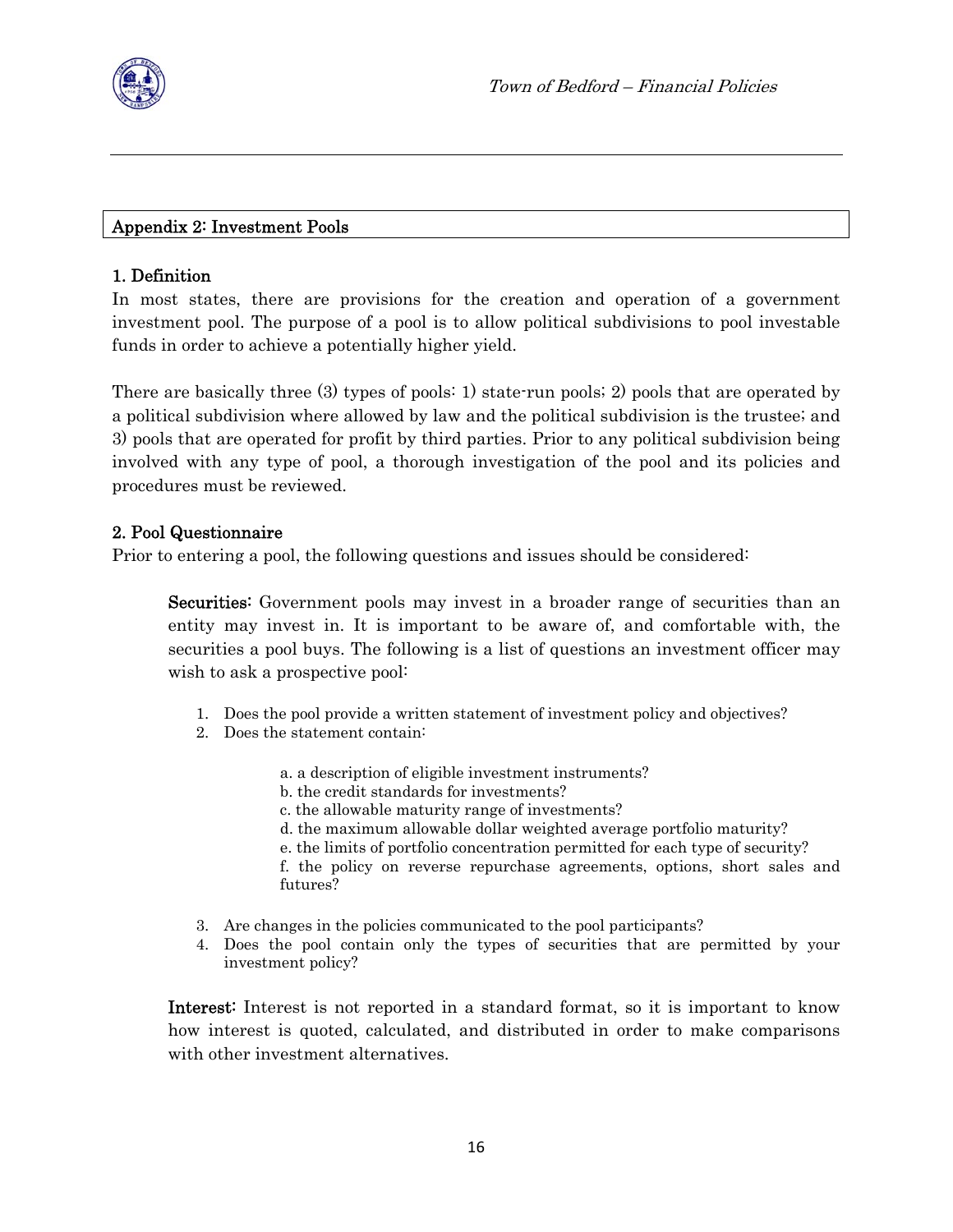

#### Interest Calculations

5. Does the pool disclose the following about yield calculations:

a. the methodology used to calculate interest? (simple maturity, yield to maturity, etc.)

b. the frequency of interest payments?

c. how interest is paid? (credited to principal at the end of the month, each quarter; mailed?)

d. how are gains/losses reported? factored monthly or only when realized?

#### Reporting

- 6. Is the yield reported to participants of the pool monthly? (If not, how often?)
- 7. Are expenses of the pool deducted before quoting the yield?
- 8. Is the yield generally in line with the market yields for other investment alternatives?
- 9. How often does the pool report? What information does that report include? Does it include the market value of securities?

**Security:** The following questions are designed to help safeguard funds from loss of principal and loss of market value.

- 10. Does the pool disclose safekeeping practices?
- 11. Is the pool subject to audit by an independent auditor at least annually?
- 12. Is a copy of the audit report available to participants?
- 13. Who makes the portfolio decisions?
- 14. How does the manager monitor the credit risk of the securities in the pool?
- 15. Is the pool monitored by someone on the board of a separate neutral party external to the investment function to ensure compliance with written policies?
- 16. Does the pool have specific policies with regard to the various investment vehicles?
	- a. What are the different investment alternatives?
	- b. What are the policies for each type of investment?
- 17. Does the pool mark the portfolio to its market value?
- 18. Does the pool disclose the following about how portfolio securities are valued:
	- a. the frequency with which the portfolio securities are valued?
	- b. the method used to value the portfolio (cost, current value, or some other method)?

Operations: The answers to these questions will help determine whether this pool meets the entity's operational requirements: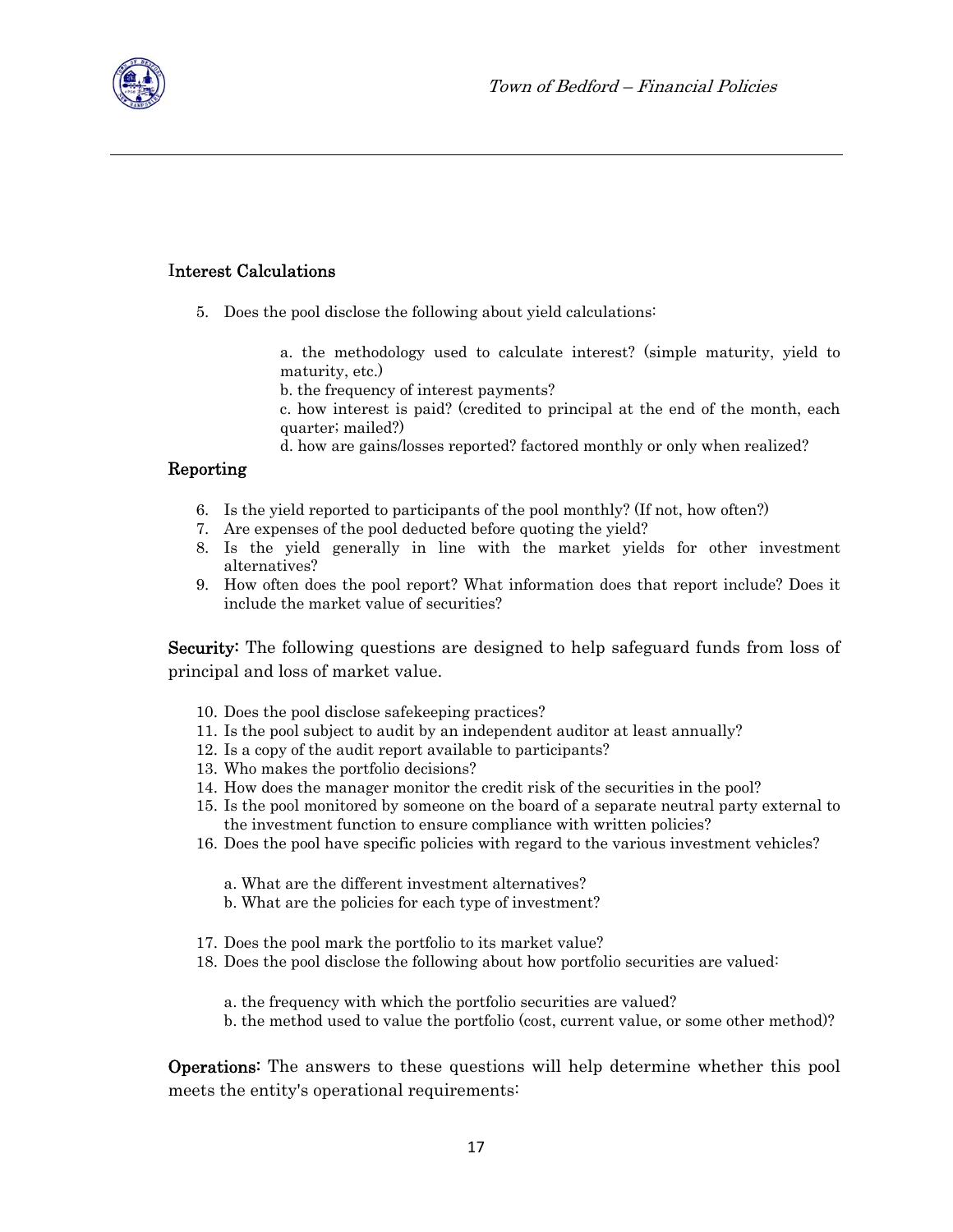

- 19. Does the pool limit eligible participants?
- 20. What entities are permitted to invest in the pool?
- 21. Does the pool allow multiple accounts and sub-accounts?
- 22. Is there a minimum or maximum account size?
- 23. Does the pool limit the number of transactions each month? What is the number of transactions permitted each month?
- 24. Is there a limit on transaction amounts for withdrawals and deposits?
	- a. What is the minimum and maximum withdrawal amount permitted?
	- b. What is the minimum and maximum deposit amount permitted?
- 25. How much notice is required for withdrawals/deposits?
- 26. What is the cutoff time for deposits and withdrawals?
- 27. Can withdrawals be denied?
- 28. Are the funds 100 percent withdrawable at anytime?
- 29. What are the procedures for making deposits and withdrawals?
	- a. What is the paperwork required, if any?
	- b. What is the wiring process?
- 30. Can an account remain open with a zero balance?
- 31. Are confirmations sent following each transaction?

Statements: It is important for (the designated official) and the agency's trustee (when applicable), to receive statements monthly so the pool's records of activity and holdings are reconciled by (the designated official) and its trustee.

32. Are statements for each account sent to participants?

- a. What are the fees?
- b. How often are they passed?
- c. How are they paid?
- d. Are there additional fees for wiring funds? (What is the fee?)

33. Are expenses deducted before quoting the yield?

Questions to Consider for Bond Proceeds: It is important to know (1) whether the pool accepts bond proceeds and (2) whether the pool qualifies with the U.S. Department of the Treasury as an acceptable commingled fund for arbitrage purposes.

- 34. Does the pool accept bond proceeds subject to arbitrage rebate?
- 35. Does the pool provide accounting and investment records suitable for proceeds of bond issuance subject to arbitrage rebate?